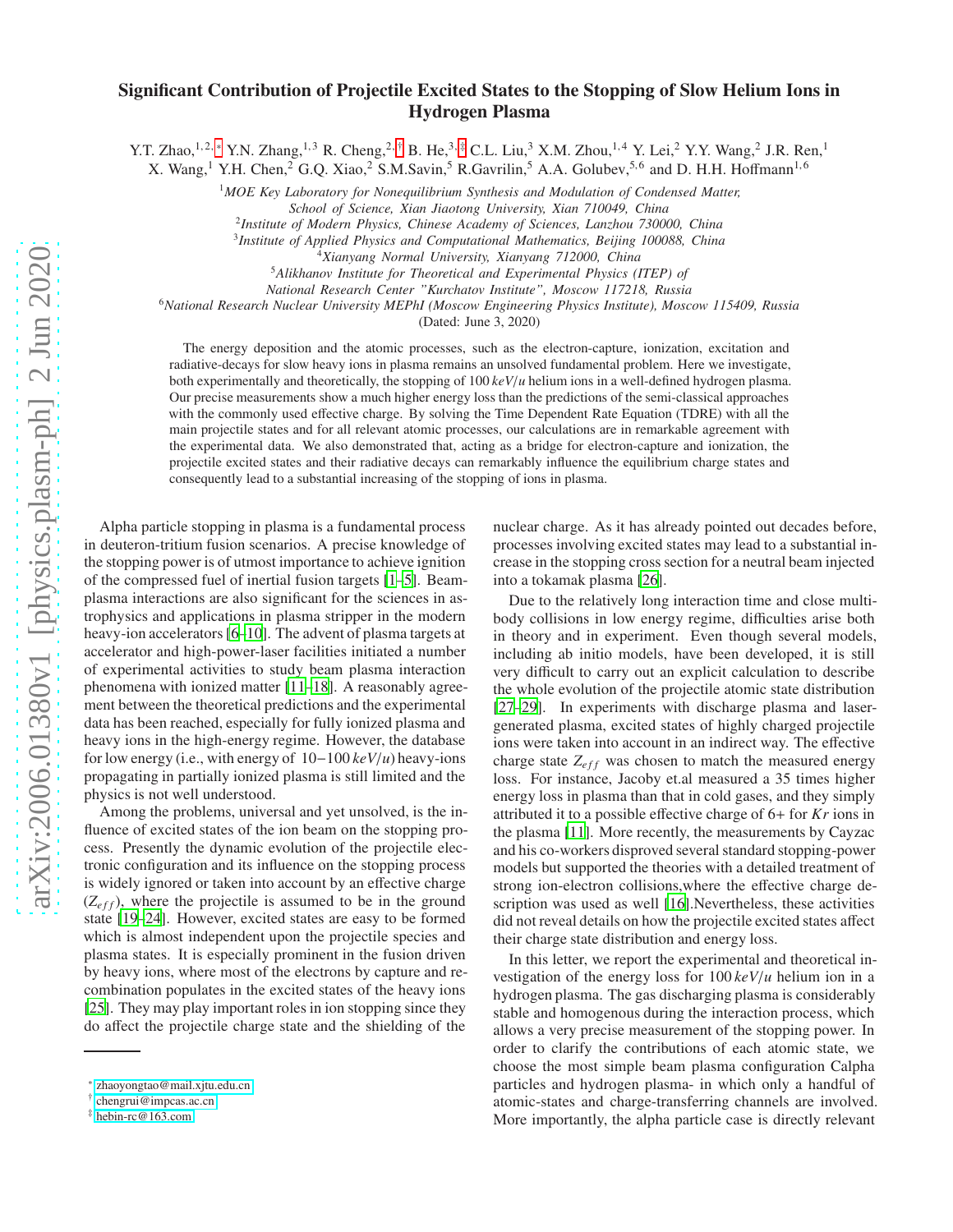to fusion applications.

The experiment was carried out at the 320 *kV* highly charged ions platform of HIRFL (Heavy Ion Research Facility in Lanzhou). As shown in Fig. 1, the 100 *keV*/*u He*2<sup>+</sup> ion beam with initial current about 100 *nA* was collimated into a gas discharging hydrogen plasma, and then recorded by a fastgated position-sensitive-detector (PSD) behind a 45*<sup>o</sup>* bending magnet. The beam spot on the PSD was about 1 *mm*, the corresponding energy resolution was 2 *keV*. The gate width of the PSD was set as 200 − 500 *ns*, which is triggered with a certain time delay after discharging.



FIG. 1. Layout of the experiment. The  $He^{2+}$  ion-beam from the accelerator (a) was collimated into a gas-discharging-plasma (b) and bended by a magnet (c), then recorded by a fast-gated PSD (d). By sorting the PSD signals in the sequence of the time delay after discharge (e), the temporal profile of energy loss was obtained.

The plasma was generated by igniting an electric discharge in hydrogen gas in two collinear quartz tubes. A high voltage of 2 − 5 *kV* is set in between of the two tubes and produces discharging current toward two opposite directions with the grounded electrodes at either end. Such a design can suppress the influence of electromagnetic field caused by the discharging. With an initial gas pressure of 1-5mbar, the discharging can generate plasma with temperature of 1 − 2 *eV* and a free electron density of  $10^{16} - 10^{17}$  *cm*<sup>-3</sup>. The typical lifetime of the plasma is several microseconds, which is two orders of magnitude longer than the ion-plasma interaction time in our measurements (It takes 50 *ns* for the 100 *keV*/*u* helium ion passing though the plasma). The plasma parameters were well characterised by means of Mach-Zehnder interferometer [\[30\]](#page-4-7). A similar plasma device has been successfully used in the previous experiments in higher energy regime [\[31\]](#page-4-8). Before this work, we have measured the energy loss of proton with initial energy of 100 *keV* for different initial gas density and discharging high-voltage, and the measurements showed an excellent agreement with the theoretical predictions both for neutral gas and for plasma target. That means the measured energy loss of the proton can be served as a probe of the target parameters as well [\[32,](#page-4-9) [33\]](#page-4-10).

Fig.2 presents the measured energy loss for 100 *keV*/*u* helium ions in the plasma at a certain time after discharging at 3 *kV*. At the very beginning of the discharging, the energyloss in the cold hydrogen gas has been recorded, from the measured energy loss, the initial gas pressure was estimated as  $1.94 \pm 0.05$  *mbar* with the stopping model from Ref. [\[34,](#page-4-11) [35\]](#page-4-12). In fact, the initial gas pressure was also checked by the mea-

sured energy loss of 100 *keV* proton beam, the accuracy is better than 5%.

The temporal profile of the discharging current, measured by a Rogowsky coil, are also shown in Fig.2. They develop similar to each other since both the discharging current and the energy loss are mainly dependent on the free electron density in the plasma. As observed for the first 1 microsecond, the discharge-current and the energy-loss are not very stable. It is probably due to the fast changing of the electromagnetic field in the beginning. When the discharging current reaches the maximum at around 3us after discharging, the temporal gradients of the electromagnetic field and the plasma parameters are minimum, and the free electron density in plasma reaches the maximum. The plasma parameters at the peak-discharging time are very well diagnosed, the linear free electron density and the ionization degree are  $4.48 \cdot 10^{17}/cm^2$  and  $31\%$ , respectively [\[30\]](#page-4-7). So in the following we discuss the data at this time and compare it with our theoretical approaches and others.



FIG. 2. Temporal evolution of discharging-current (a) and Energyloss(b) of 100 *keVHe* ion in the plasma

As is shown in Fig. 3, the measured energy loss (EXP., red dot) is more than 30% higher than the predictions of the semiclassical approaches [28,29] if taking the effective charge of 1.43 from the empirical formula of Ref. [\[36\]](#page-4-13) ( $T Z_{eff}$ , green triangle). By solving the Time Dependent Rate Equation (TDRE) with all the main projectile excited states and for all relevant atomic processes, our calculations (TDRE A,blue square) are in excellent agreement with the experimental data. In order to show the importance of the excited states and radiation decay in the stopping process, we also made the calculations for the cases that only ground states (TDRE G, cray diamond) are included or only Radiation-decays are excluded (TDRE R, purple star) in our model.

Since the nuclear stopping is neglect, the stopping process of the  $100 \, \text{keV}/\text{u}$  helium ion in the hydrogen plasma mainly contents two parts: stopping caused by collisions with bound electrons  $(S_b)$  and that with free electrons  $(S_f)$ . In our model,  $S_b$  is calculated by classical trajectory Monte Carlo method [\[37](#page-4-14), [38\]](#page-4-15) in an ab initio and self-consistent way. These calculations are very reliable and agree well with the experimental data [\[39\]](#page-4-16) and theoretial predictions [\[40\]](#page-4-17).  $S_f$  is calculated by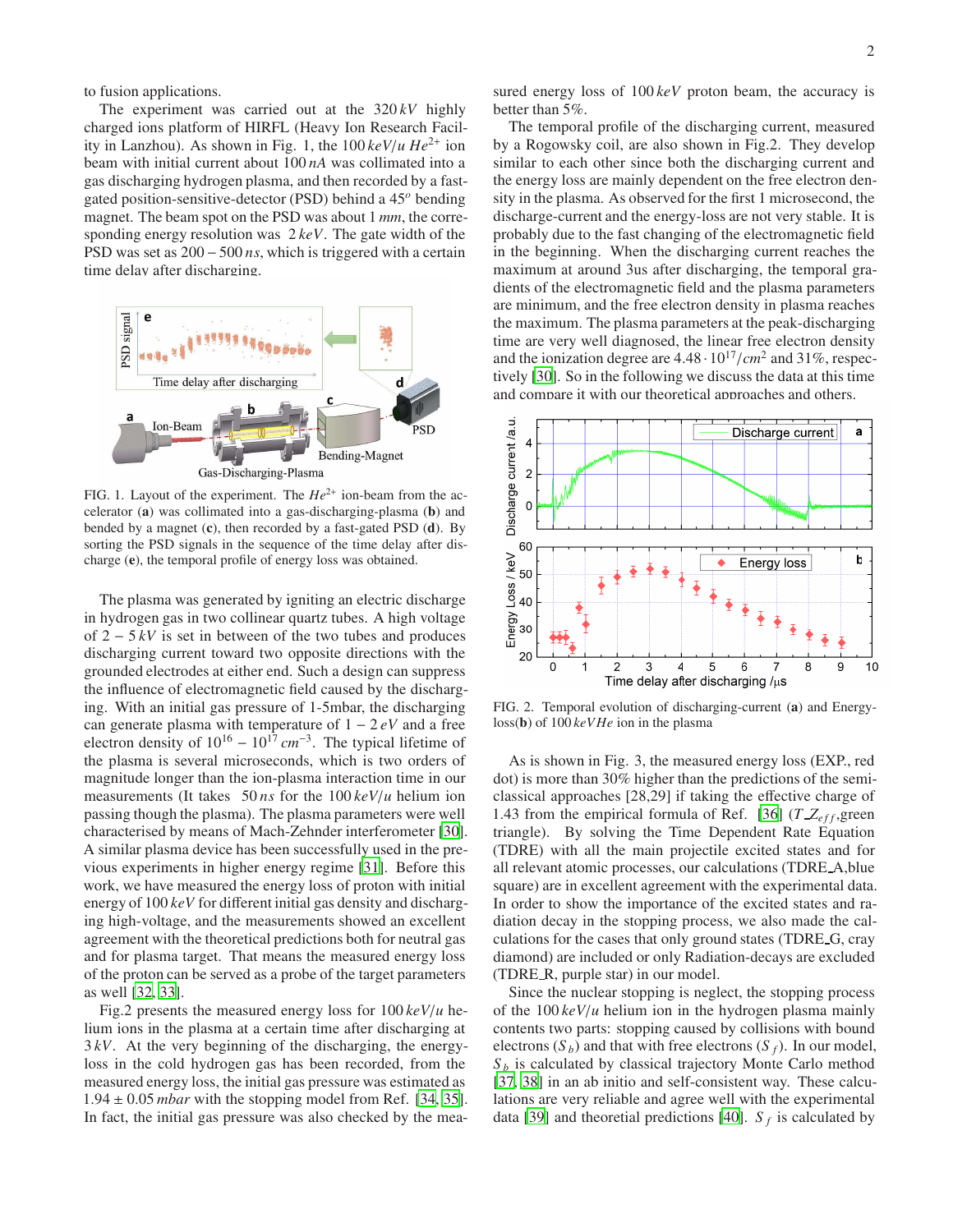

FIG. 3. Comparison between the measured energy loss (EXP.) and the theoretical predictions from different models. Here Z\_eff stands for the simi-classical calculation with effective charge from the empirical formula in Ref. [\[36](#page-4-13)], others represent the predictions in case all the main atomic states and atomic processes are included (TDRE A), or only ground states (TDRE G) are included or only Radiation-decays are excluded (TDRE R) in our model

the dielectric-response theory [\[41\]](#page-4-18):

$$
S_f = \frac{e^2}{\pi v_p^2} \int_0^\infty \frac{dk}{k} |Z_p - \rho(k)|^2 \int_{-kv_p}^{kv_p} d\omega \, \omega \, \text{Im} \left[ -\frac{1}{\varepsilon(k, \omega)} \right] \tag{1}
$$

where  $\varepsilon(k, \omega)$  is the dielectric function,  $Z_p$  is the projectile nuclear charge, and (*k*) is the Fourier transform of the projectile bound electron density, which is depending on the electronic configuration (or atomic state) of the projectile. The stopping power is then obtained by summing over both  $S_b$  and  $S_e$  for all the projectile atomic states, as following

$$
S = \sum_{i} P(i)S(i) = \sum_{i} \left( P(i)S_b(i)n_b + P(i)S_f(i)n_f \right) \tag{2}
$$

where  $P(i)$  denotes the fraction of the projectiles in atomic state *i*, nb and ne is the density of bound electron and free electron respectively. The energy loss of the ion in plasma is calculated by integrating the above stopping along the projectile's trajectory.

Instead of taking an effective-charge  $(Z_{eff})$  in the semiclassic theory [\[20](#page-4-19)], this model takes account the contribution of all the projectile atomic state which is more objective to approach the real interaction of ion and plasma. In our case, a total of ten significant configurations, i.e. *He*2<sup>+</sup> , 1*s*, 2*s*, 2*p*, 3*s*, 3*p*, 3*d* for *He*<sup>+</sup> , and 1*s* 2 , 1*s*2*s*, 1*s*2*p* for *He*. In the simulation those configurations with high excite states are considered to be 3*d* for *He*<sup>+</sup> and 1*s*2*p* for *He*, respectively.

In order to get the fraction of the projectile atomic state, the following time dependent rate equation (TDRE) are solved,

$$
\frac{dP_i(v_p, t)}{dt} = \sum_{j(\neq i)} [\alpha(j \to i)P_j(v_p, t) - \alpha(i \to j)P_i(v_p, t)] \quad (3)
$$

where  $P_i(v_p, t)$  denotes the time (*t*) dependent fraction of the projectiles in configuration *i*, which is related on the projectile velocity  $v_p$ ,  $\alpha(j \rightarrow i)$  is the rate coefficient for the transferring from the atomic state *j* to *i*. All the main atomic processes like collisional ionization, collisional excitation and the respective reverse processes like radiative decay (RD), radiative recombination (RR), dielectric recombination (DR) and 3 body recombination (3BR) are included in the equation. The cross-sections for the atomic collisions between the projectile and the free electrons, bound electrons and protons in the plasma are either calculated by solving the time dependent Schrődinger equation [\[42](#page-4-20)] or using the Flexible Atomic Code from Ref. [\[43\]](#page-4-21), or from the data in Ref. [\[44,](#page-4-22) [45](#page-4-23)]. It needs to be noted that, under the experimental condition, the charge state and atomic states get quasi equilibrium in nanoseconds with the corresponding equilibrium length of about 5 −10 *mm* which is much shorter than the interaction length.



FIG. 4. Atomic state (a) and charge state (b) distributions for the hellion ion in plasma. TDRE-A and TDRE-G are the same as those in Fig. 3.

Figure 4 shows the atomic state distribution (a) and charge state distribution (a) of 100 *keV*/*u* hellion ion in the plasma, which is calculated by TDRE as Eq. (3). The atomic state distribution is calculated by TDRE which includes all the 10 atomic states and the related main atomic progress (TDRE A), the corresponding charge state distribution for *He*<sup>+</sup> and *He* is the sum over all their corresponding states. It is found in Fig.4(a) that,  $He^{2+}$  and the ground state of  $He^{+}$  i.e. 1*s* state, are the dominate atomic states, while the total fraction of all the 8 excited states is less than 10%. However, if we do not include all the main excited state in the calculations as shown in Fig.4 (b) TDRE<sub>-G</sub>, the charge state distribution will be changed significantly. It is interesting that, our TDRE A calculation suggests a mean charge state of 1.44, which is very close to the effective charge state (1.43) deduced from the empirical formula in Ref. [\[36\]](#page-4-13), but the effective charge description lead to a wrong result which predict a much lower energy-loss (Fig.3). If all the projectile electrons are assumed to be in the ground states, the TDRE G model gives an estimation of a much smaller effective charge of 1.17, which fails to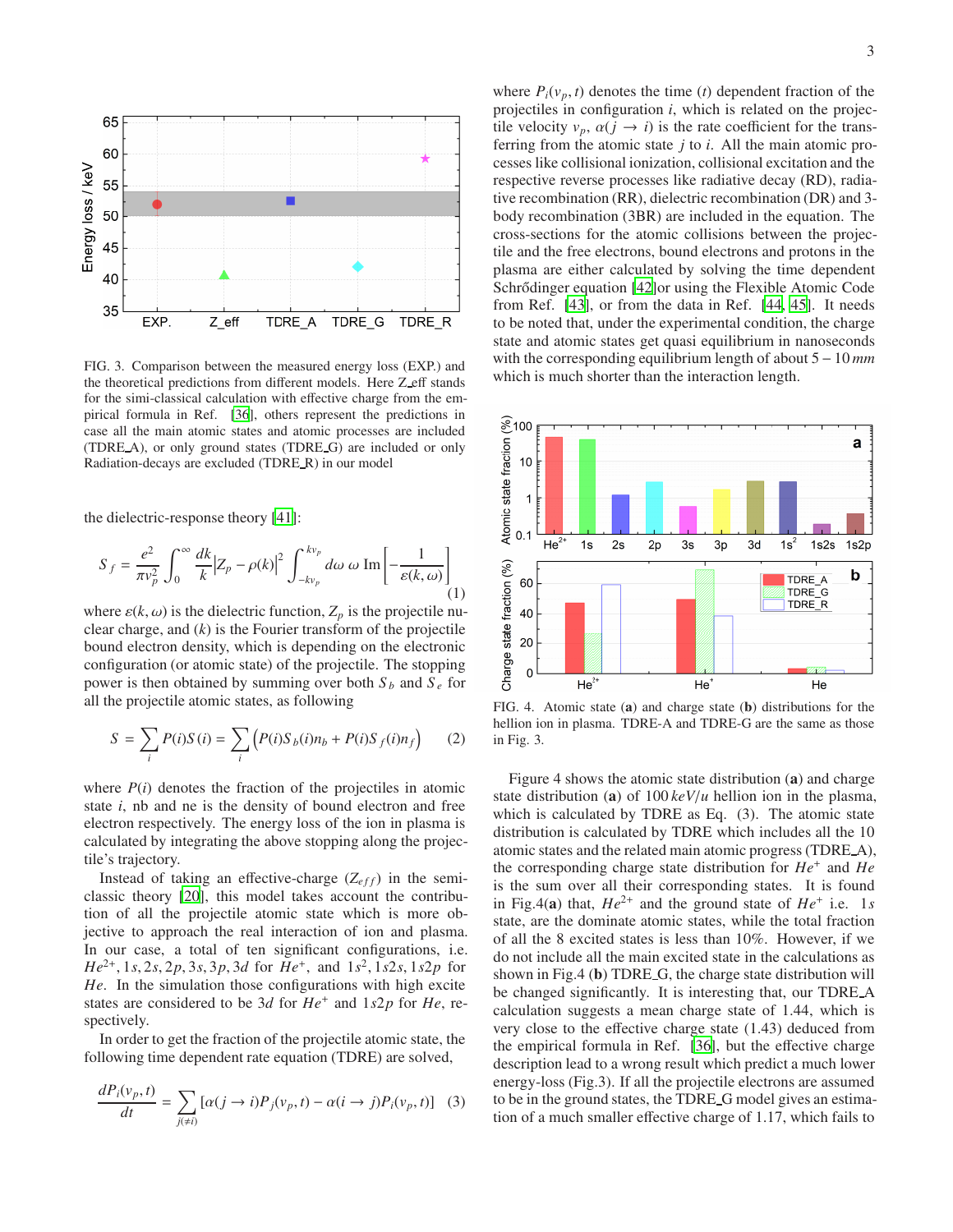explain the energy loss as well. If radiative decay is artificially suppressed (TDRE\_R) in the model, it will lead to a remarkable increasing of the mean charge state and an unacceptable over-estimation of the energy loss. Therefore it is concluded that the projectile excited states play an important role in ion stopping, even though all together 8 excited states have only a fraction of less than 10%.

Since a number of atomic processes occur, including collisions with the free electron, bound electron and the hydrogen ions, it is necessary to study the role of each process with our model. Based on our calculation, it is found that the excited states may act as a setter to adjust the atomic state distribution, since the rate coefficient for the excited states could be much higher than that for the ground states. For instance, the cross-section for a  $He^{2+}$  ion to capture an electron to its excited states is much higher than that to its ground state, the radiative decay of the excited  $He^+$  contribute the most part of the ground state of  $He<sup>+</sup>$  due to their high rate coefficient, the impact ionization of the excited states of *He*<sup>+</sup> is comparable to that of the ground state due to their lower ionization energy, and the collisional excitation processes are also of the key transfer channels where existence of excited states are necessary as well.

In summary, the stopping of low energy alpha particle in a hydrogen plasma was investigated both experimentally and theoretically. By combining of the novel accelerator in 4

100 *keV*/*u* energy regime with a well-characterised homogenously plasma, experimental data with very high precision has been achieved. The measured energy loss exceeds the prediction of the commonly used semi-classical models by about 30%, which means the fail of the effective-charge descriptions. Taking all the main projectile excited states and all the main atomic processes into account, our model based on the Time Dependent Rate Equation fit excellent with the measurements. It is revealed that the active involvement of excited states in the charge transfer processes may have a remarkable influence to the atomic state evolution and the stopping of the low energy ions in plasma. The experimental data and the certified theoretical methods provide an important support for the relevant research like DT-alpha heating, atomic process in solarwind and for the application of plasma strippers in modern accelerators.

## ACKNOWLEDGMENTS

We sincerely thank the Jinyu Li and his co-workers for running the HIRFL accelerator. This work was supported by the National Key R & D Program of China (Grant Nos. 2017YFA0402300 and 2019YFA0404900), the Chinese Science Challenge Project No. TZ2016005, and the National Natural Science Foundation of China (Grants Nos. U1532263, 11574034, 11705141, 11775282, and U1530142).

- <span id="page-3-0"></span>[1] R Kodama, PA Norreys, K Mima, AE Dangor, RG Evans, H Fujita, Y Kitagawa, K Krushelnick, T Miyakoshi, N Miyanaga, *et al.*, "Fast heating of ultrahigh-density plasma as a step towards laser fusion ignition," Nature 412, 798–802 (2001).
- [2] R Betti and OA Hurricane, "Inertial-confinement fusion with lasers," Nature Physics 12, 435–448 (2016).
- [3] OA Hurricane, DA Callahan, DT Casey, EL Dewald, TR Dittrich, T Döppner, S Haan, DE Hinkel, LF Berzak Hopkins, O Jones, *et al.*, "Inertially confined fusion plasmas dominated by alpha-particle self-heating," Nature Physics 12, 800–806 (2016).
- [4] MM Basko, MD Churazov, and AG Aksenov, "Prospects of heavy ion fusion in cylindrical geometry," Laser and Particle Beams 20, 411–414 (2002).
- <span id="page-3-1"></span>[5] Edward I Moses, "Ignition on the national ignition facility: a path towards inertial fusion energy," Nuclear Fusion 49, 104022 (2009).
- <span id="page-3-2"></span>[6] E Möbius, D Hovestadt, B Klecker, M Scholer, G Gloeckler, and FM Ipavich, "Direct observation of he+ pick-up ions of interstellar origin in the solar wind," Nature 318, 426–429 (1985).
- [7] M Chabot, D Gardes, P Box, J Kiener, C Deutsch, G Maynard, V André, C Fleurier, D Hong, and K Wohrer, "Stripping properties of a plasma medium for mev/u chlorine ions," Physical Review E 51, 3504 (1995).
- [8] Y Oguri, K Tsubuku, A Sakumi, K Shibata, R Sato, K Nishigori, J Hasegawa, and M Ogawa, "Heavy ion stripping by a highly-ionized laser plasma," Nuclear Instruments and Methods in Physics Research Section B: Beam Interactions with Materials and Atoms 161, 155–158 (2000).
- [9] Philip A Isenberg and Bernard J Vasquez, "Perpendicular ion heating by cyclotron resonant dissipation of turbulently generated kinetic alfvén waves in the solar wind," The Astrophysical Journal 887, 63 (2019).
- <span id="page-3-3"></span>[10] DJ McComas, ER Christian, CMS Cohen, AC Cummings, AJ Davis, MI Desai, J Giacalone, ME Hill, CJ Joyce, SM Krimigis, *et al.*, "Probing the energetic particle environment near the sun," Nature 576, 223–227 (2019).
- <span id="page-3-4"></span>[11] J Jacoby, DHH Hoffmann, W Laux, RW Müller, H Wahl, K Weyrich, E Boggasch, B Heimrich, C Stöckl, H Wetzler, *et al.*, "Stopping of heavy ions in a hydrogen plasma," Physical review letters 74, 1550 (1995).
- [12] G Belyaev, M Basko, A Cherkasov, A Golubev, A Fertman, I Roudskoy, S Savin, B Sharkov, V Turtikov, A Arzumanov, *et al.*, "Measurement of the coulomb energy loss by fast protons in a plasma target," Physical Review E 53, 2701 (1996).
- [13] A Frank, A Blažević, V Bagnoud, MM Basko, M Börner, W Cayzac, D Kraus, TH HEßLING, DHH Hoffmann, A Ortner, *et al.*, "Energy loss and charge transfer of argon in a lasergenerated carbon plasma," Physical review letters 110, 115001 (2013).
- [14] AB Zylstra, JA Frenje, PE Grabowski, CK Li, GW Collins, P Fitzsimmons, S Glenzer, F Graziani, SB Hansen, SX Hu, *et al.*, "Measurement of charged-particle stopping in warm dense plasma," Physical review letters 114, 215002 (2015).
- [15] Boris Yu Sharkov, Dieter HH Hoffmann, Alexander A Golubev, and Yongtao Zhao, "High energy density physics with intense ion beams," Matter and Radiation at Extremes 1, 28–47 (2016).
- <span id="page-3-5"></span>[16] W Cayzac, A Frank, A Ortner, V Bagnoud, MM Basko, S Bedacht, C Bläser, A Blažević, S Busold, O Deppert, et al.,